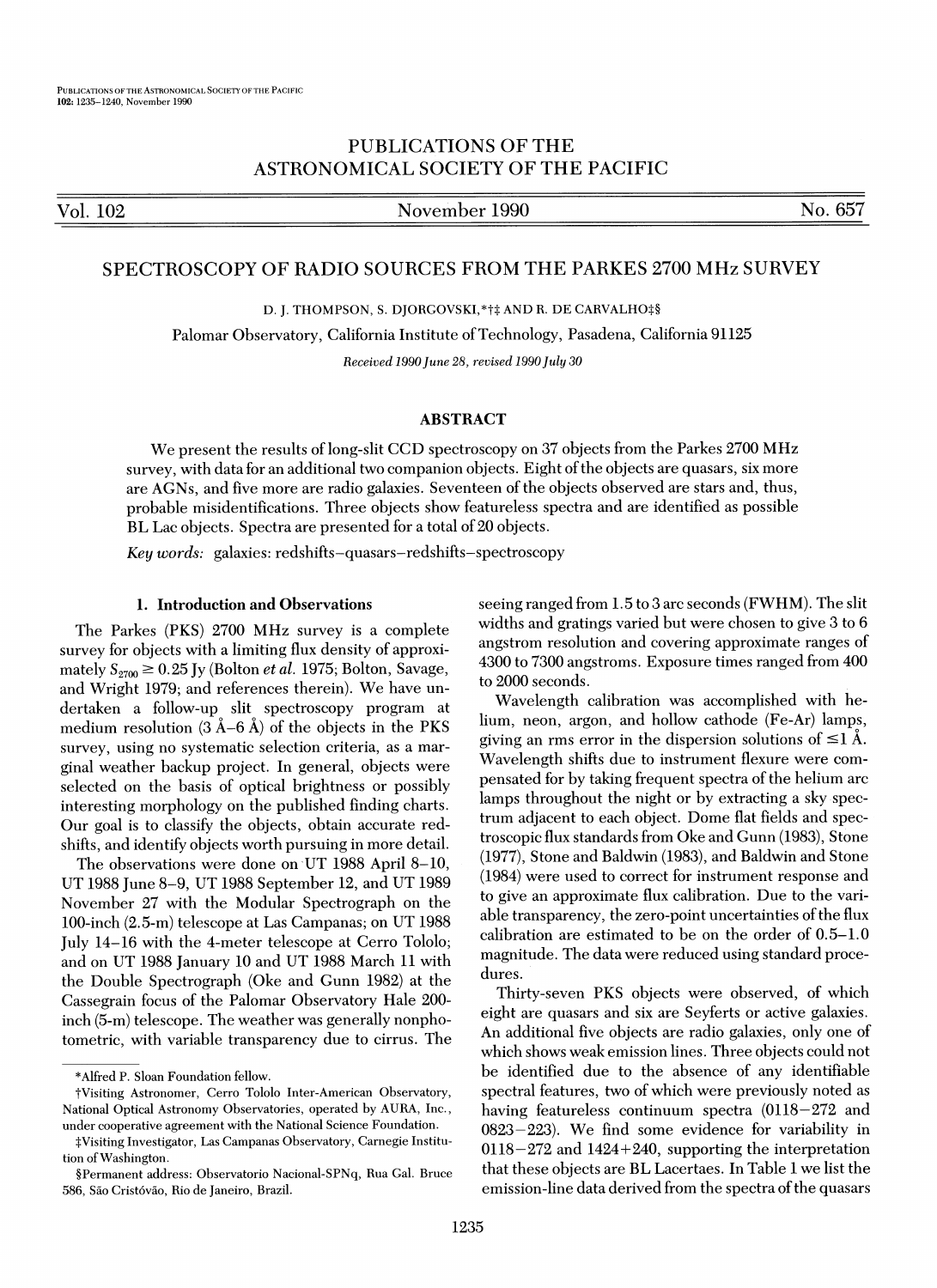and strong emission-line galaxies, while in Table 2 we list the same information for the absorption-line radio galaxies and "featureless spectrum" objects in this sample. None of these objects were found in the IRAS PSC. Seventeen PKS objects were found to be stars and are thus probable misidentifications of the radio sources. These are listed in Table 3. Figure 1 shows the spectra of all the nonstellar Parkes objects, not including the possible BL Lacs.

### 2. Comments on Selected Objects

**PKS 0035-392:** A 16<sup>n</sup>. b quasar at  $z = 0.596$  with a companion stellar object  $\sim$  4 arc sec away in P.A. = 155°. We find that the companion is an M-type star. The spectrum of the quasar is remarkably similar to that of 3C 48 published by Phillips (1977). This quasar was previously identified by Peterson, Jauncey, and Wright (1976), who derived a redshift of 0.592. The excess  $J, H$ , and  $K$  flux found by Glass (1981) is most likely due to the M star.

PKS 0118—272: This possible BL Lac object was observed previously by Peterson *et al.* (1976), who noted the featureless continuum at  $\sim 16^{\circ}$ 5. We find a continuum magnitude of  $AB_y = 14^\circ$ . at  $\lambda = 6000 \text{ Å}$ , which may indicate some variability, though the spectrum was obtained under nonphotometric conditions.

 $PKS 0823 - 223$ : A  $16<sup>m</sup>$  possible BL Lac object. Wright, Abies, and Allen (1983) noted the featureless continuum of this object, but our spectrum shows two absorption lines, one apparently due to Na D X5893, which is probably interstellar in origin, and the other at X5349 which remains unidentified. We find no evidence for variability.

PKS 0858—279: Although the optical counterpart to this source, previously proposed by Bolton et al. (1975), is a 14".5 galactic star, there is a  $17^{\rm m}$  quasar 3 arc sec north at P.A.  $= 0^{\circ}$ , which we identify as the radio source. There is only one emission line in the spectrum; if it is Mg II  $\lambda$ 2798, then we find  $z = 1.14$ .

**PKS 0858-771:** An  $18^{\text{m}}$  Seyfert I at  $z = 0.4900$ . This object was previously identified by Wilkes (1986), who found  $z = 0.489$ .

PKS 0903—573: Although the optical counterpart proposed by White *et al.* (1987) is a  $17^{\rm m}$  star, there is a  $19^{\rm m}$ Seyfert I at  $z = 0.695$  that is 4 arc sec west at P.A. = 265°, which we identify as the radio source.

**PKS 1340+05:** A 17<sup>m</sup>8 BLRG at  $z = 0.136$  as identified by Grandi (1983), which we confirm.

PKS 1342—314: The object identified in Shimmins and Bolton (1974) is a galaxy at  $z = 0.143$ . Since it shows no evidence of emission lines, and is in a crowded field, this may be a misidentification of the radio source.

**PKS 1424+240:** Listed at  $16^{\circ}$ 5 in Condon, Hicks, and Jauncey (1977), we find no obvious emission lines and several unidentified nonstellar absorption lines with a  $\mathop{\rm continuum}$  magnitude of  $15^{\mathsf{m}}$ . We interpret this to be a possible BL Lac with intervening metallic absorber(s).

PKS 1437-153: We find the optical counterpart identified in Bolton et al. (1975) to be a 17".5 star. Condon et al.  $(1977)$  changed the ID to a  $19<sup>m</sup>$  object approximately 13 arc sec northeast at P.A.  $\simeq 40^{\circ}$  based on interferometer measurements. Véron-Cetty and Véron (1989) list this object in their Table 3 at  $z = 0.254$ , but the reference quoted there is incorrect.

oted there is incorrect.<br>**PKS 1444–301:** A galaxy at  $cz = 4660$  km s<sup>-1</sup> which does not show any emission lines. It is by far the brightest object in the Parkes error circle and, thus, is probably a correct identification of the radio source.

**PKS 1601–00:** Also known as  $4C-00.63$ . We find this  $17<sup>m</sup>$  radio galaxy to be at  $z = 0.0825$ .

PKS 1602—002: Also known as PKS 1602—001 and PKS  $1602-00$ . Identified as a  $17^{\rm m}$  quasar at  $z=1.625$  by Wills and Lynds (1978) and  $AB_{1550} = 18^{m}1$  at  $z = 1.633$  by Wampler et al. (1984), we find a redshift of 1.64.

**PKS 2153-219:** A 17<sup>m</sup> LINER at  $z = 0.098$  possibly with high internal obscuration; the H $\beta$  and [O III]  $\lambda$ 5007 lines are completely absent.

**PKS 2358–161:** An  $18^{\text{m}}$  quasar at  $z = 2.044$ . This object was previously identified by Wright *et al.* (1983).

### 3. Concluding Remarks

The Parkes survey has long been a popular hunting ground for radio-selected quasars. These spectroscopic identifications have mainly concentrated on the brigher flat-spectrum objects, a majority of which turn out to be AGN. As the classification of the Parkes objects continues to fainter levels, more misidentifications can be expected. We find that fully 46% of the objects in our sample are probable misidentifications. Still, almost 40% of the objects in this work turned out to be active.

We are indebted to the staffs of Las Campanas Observatory, especially Oscar Duahalde, Angel Guerra, Fernando Peralta, and Alberta Zuniga; Cerro Tololo Inter-American Observatory, especially M. Hernandez, M. Navarete, H. Tirado, and R. Venegas; and Palomar Observatory, especially J. Carrasco, J. Henning, and D. Tennant for their help during the observations. This work was supported in part by a Kingsley Foundation Fellowship (D.J.T.) and the Alfred P. Sloan Foundation and the California Institute of Technology (S.G.D.).

#### **REFERENCES**

Baldwin, J., and Stone, R. P. S. 1984, M.N.R.A.S., 206, 242.

- Bolton, J. G., Savage, A., and Wright, A. E. 1979, Aust. J. Phys. Astrophys. Suppl., No. 46, 1.
- Bolton, J. G., Shimmins, A. J., Wall, J. V., and Butler, P. W. 1975, Aust.J. Phys. Astrophys. Suppl., No. 34, 1.
- Condon, J. J., Hicks, P. D., and Jauncey, D. L. 1977, A.J., 82, 692.
- Glass, I. S. 1981, M.N.R.A.S., 194, 795.
- Grandi, S. A. 1983, M.N.R.A.S., 204, 691.
- Hewitt, A., and Burbidge, G. 1987, Ap. J. Suppl., 63, 1.
- Oke, J. B., and Gunn, J. E. 1982, Pub. A.S.P., 94, 586.
- $\Box$ . 1983, Ap. J., 266, 713.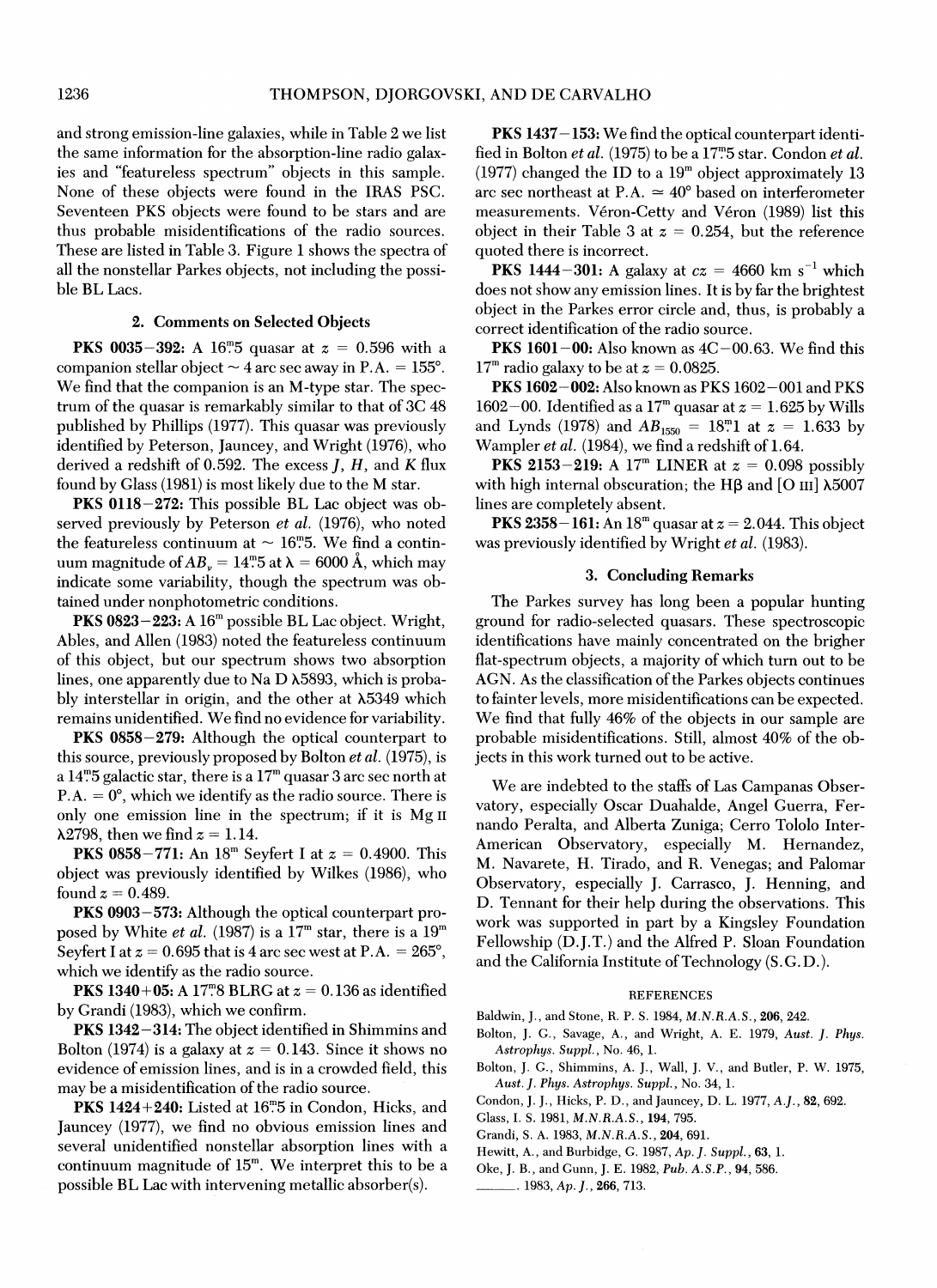### Table 1

# Quasars and Active Galaxies

| <b>Source</b>      | Line             | rest | obs  | z             | <b>ID, average z</b>    |
|--------------------|------------------|------|------|---------------|-------------------------|
| <b>PKS035-392</b>  | Mg II            | 2798 | 4468 | 0.5969        | QSO/N galaxy            |
|                    | [Ne V]           | 3426 | 5465 | 0.5953        | $z = 0.596 +/- 0.001$   |
|                    | [0 II]           | 3727 | 5950 | 0.5965        |                         |
|                    | [Ne III]         | 3869 | 6175 | 0.5960        |                         |
|                    | [Ne III]         | 3968 | 6332 | 0.5959        |                         |
|                    | <b>H-delta</b>   | 4102 | 6540 | 0.5946        |                         |
|                    | H-gamma          | 4341 | 6929 | 0.5965        |                         |
| <b>PKS0452-515</b> | Mg II            | 2798 | 6035 | 1.157         | QSO                     |
|                    |                  |      |      |               | $z = 1.157$ +/- 0.005   |
| <b>PKS0858-279</b> | Mg II            | 2798 | 5988 | 1.140         | QSO                     |
|                    |                  |      |      |               | $z = 1.14 +/- 0.01$     |
| <b>PKS0858-771</b> | [Ne V]           | 3426 | 5103 | 0.4895        | <b>Seyfert I</b>        |
|                    | [0 II]           | 3727 | 5557 | 0.4911        | $z = 0.4900 +/- 0.0005$ |
|                    | [Ne III]         | 3869 | 5764 | 0.4898        |                         |
|                    | [Ne III]         | 3968 | 5914 | 0.4905        |                         |
|                    | <b>H-delta</b>   | 4102 | 6110 | 0.4895        |                         |
|                    | H-gamma          | 4341 | 6468 | 0.4902        |                         |
|                    | [0 II]           | 4363 | 6502 | 0.4901        |                         |
|                    | He II            | 4686 | 6978 | <b>0.4891</b> |                         |
| PKS0903-573        | Mg II            | 2798 | 4751 | 0.698         | <b>Sevfert I</b>        |
|                    | [0 II]           | 3727 | 6306 | 0.692         | $z = 0.695 +/- 0/003$   |
| <b>PKS1329-049</b> | C IV             | 1549 | 4792 | 2.209         | QSO                     |
|                    | C III]           | 1909 | 5912 | 2.097         | $z = 2.15$ +/- 0.03     |
| PKS1340+05         | [0 III]          | 5007 | 5694 | 0.137         | <b>Seyfert II</b>       |
|                    | [01]             | 6300 | 7158 | 0.136         | $z = 0.136 +/- 0.001$   |
|                    | Ha               | 6563 | 7457 | 0.136         |                         |
|                    | [N II]           | 6583 | 7477 | 0.136         |                         |
| <b>PKS1510-08</b>  | H-epsilon        | 3970 | 5398 | 0.360         | <b>Seyfert I</b>        |
|                    | <b>H-delta</b>   | 4102 | 5588 | 0.362         | $z = 0.360 +/- 0.002$   |
|                    | H-gamma          | 4341 | 5907 | 0.361         |                         |
|                    | <b>H-beta</b>    | 4861 | 6611 | 0.360         |                         |
|                    | [0 II]           | 5007 | 6793 | 0.357         |                         |
| <b>PKS1602-002</b> | C III]           | 1909 | 5018 | 1.629         | QSO                     |
|                    | Mg II            | 2798 | 7398 | 1.644         | z = 1.64 +/- 0.01       |
|                    |                  |      |      |               |                         |
| <b>PKS1619-680</b> | Mg II            | 2798 | 6601 | 1.359         | oso                     |
|                    |                  |      |      |               | $z = 1.36 +/- 0.01$     |
| <b>PKS1814-63</b>  | [0 II]           | 5007 | 5331 | 0.065         | Seyfert II              |
|                    | Ha               | 6563 | 6993 | 0.066         | $z = 0.065 +/- 0.001$   |
|                    | [N II]           | 6583 | 7005 | 0.064         |                         |
|                    | [S II]blend 6716 |      | 7152 | 0.065         |                         |
| PKS2153-219        | Ha               | 6563 | 7206 | 0.098         | LINER                   |
|                    | [S II]blend 6716 |      | 7377 | 0.098         | $z = 0.098 +/- 0.001$   |
| <b>PKS2348-252</b> | $Mq$ II?         | 2798 | 6698 | 1.394         | QSO                     |
|                    |                  |      |      |               | $z = 1.39 +/- 0.01$     |
| <b>PKS2358-161</b> | C IV             | 1549 | 4714 | 2.042         | QSO                     |
|                    | $C$ III]         | 1909 | 5815 | 2.046         | $z = 2.044$ +/- 0.002   |
|                    |                  |      |      |               |                         |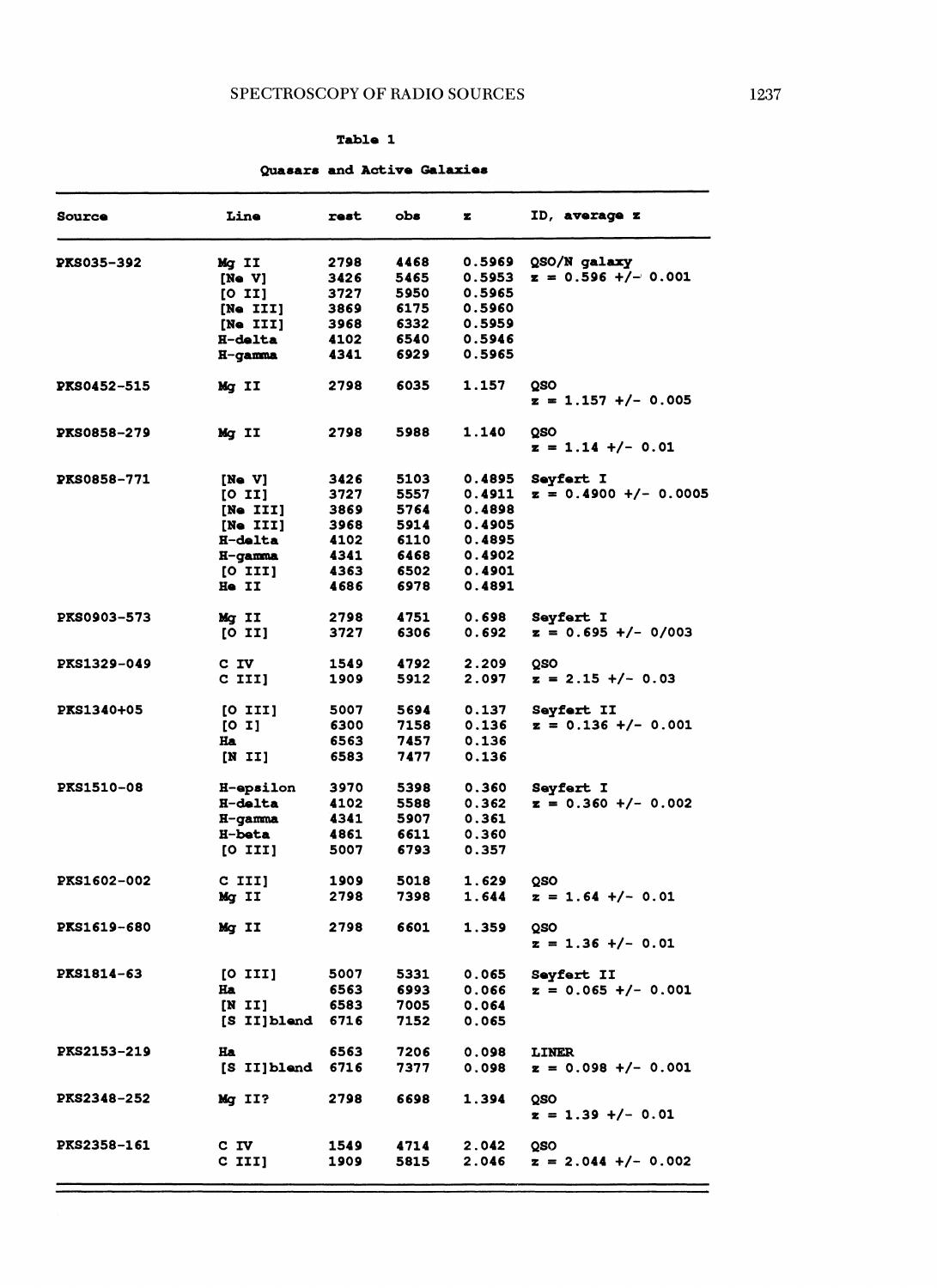

Fig. la-Spectra ofthe AGN, active galaxies, and radio galaxies in this sample. The flux calibration zero point may be uncertain by as much as 0.5-1.0 magnitude. Spectra are plotted as  $F_{\nu}$  (mJy) versus  $\lambda(\AA)$ . See the text for details on selected objects.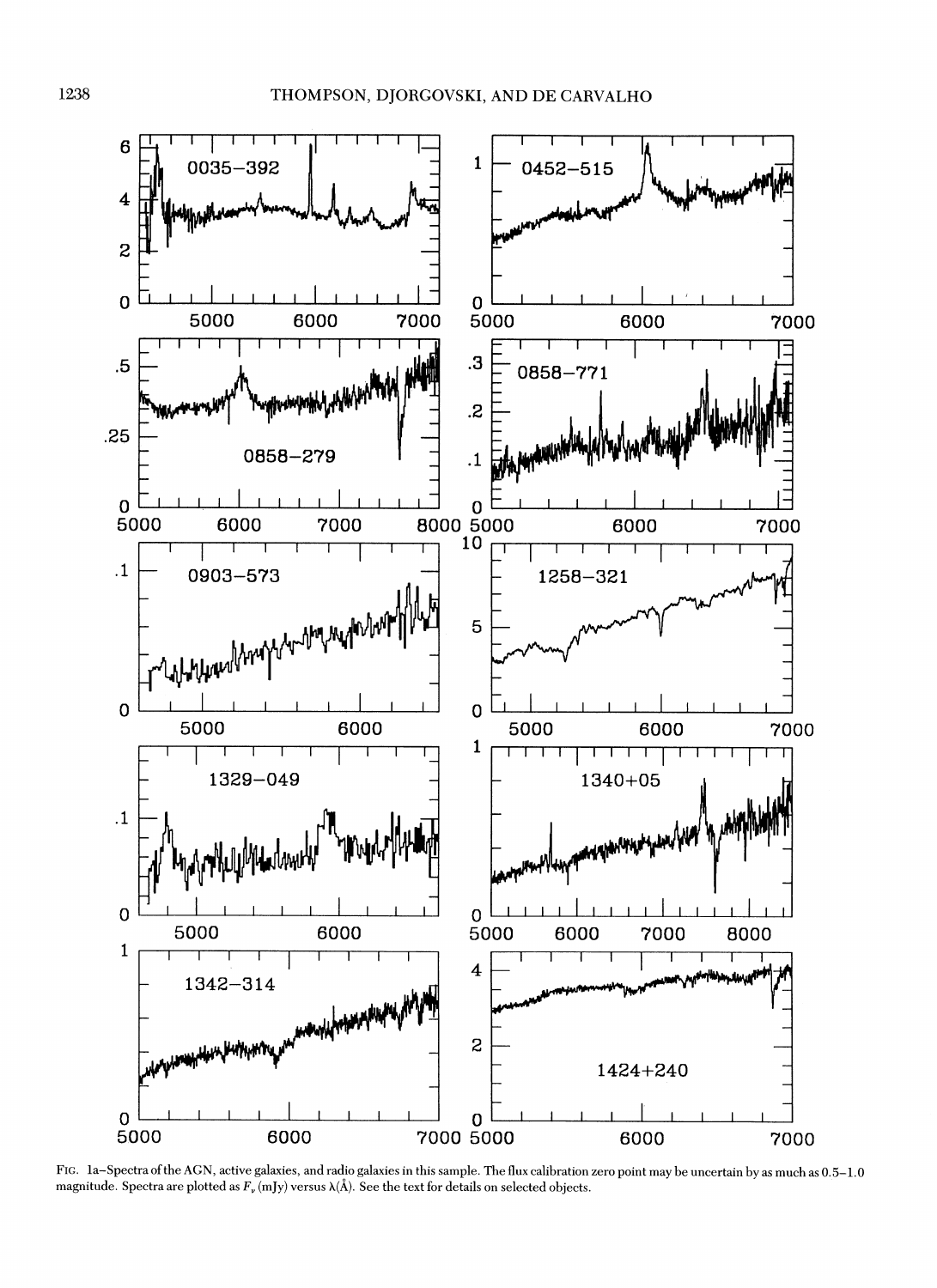

Fig. lb-Spectra ofthe AGN, active galaxies, and radio galaxies in this sample. The flux calibration zero point may be uncertain by as much as 0.5-1.0 magnitude. Spectra are plotted as  $F_v$  (mJy) versus  $\lambda(\AA)$ . See the text for details on selected objects.